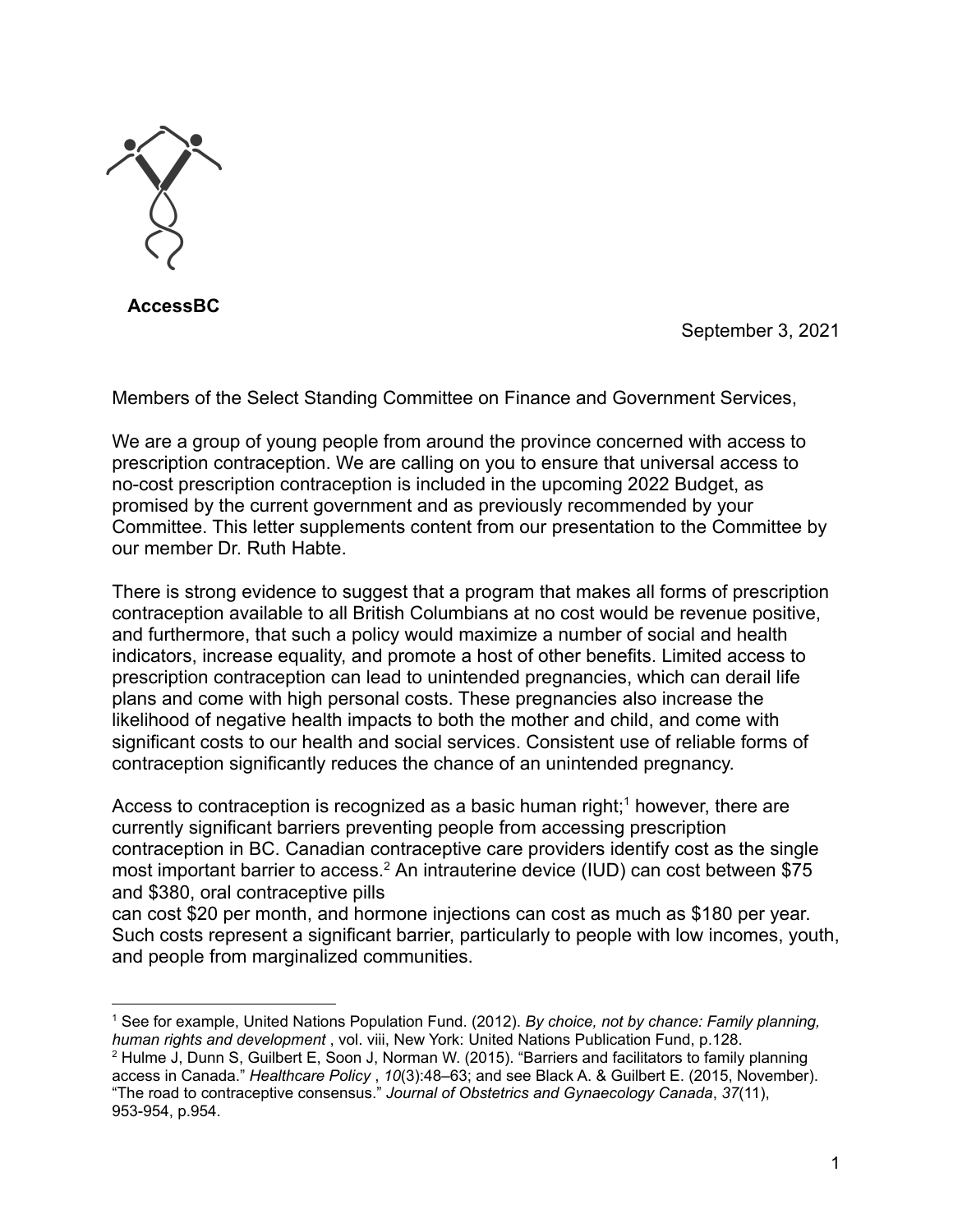### *A Hodgepodge of Programs in BC Leave People Vulnerable*

While there are a small number of programs in place that support access to contraception (such as Fair PharmaCare), these programs are largely income-dependent.<sup>3</sup> Cumbersome application processes and paperwork discourage the use of these programs and represent additional barriers for people who are often already vulnerable, time-poor, or unable to navigate complex bureaucracies without assistance.

The Fair PharmaCare program has varying deductibles and rates, which depend on the previous two years' income, family structure, and level of private insurance coverage.<sup>4</sup> This program leaves little clarity or predictability in events such as on-and-off separation, mixed families, and/or fluctuating income. People in these situations are some of the most likely to benefit from the stability that simple access to no-cost contraception can bring, yet they face the most significant barriers.

Furthermore, non-income dependent programs to obtain no-cost contraception seem to be isolated to patients who have recently undergone a surgical or medical abortion.<sup>5</sup> No one should have to pass a means test, face financial burdens, or have to first undergo an abortion, in order to freely exercise their right to make choices about their reproductive health.

With the exception of Plan W for status First Nations People, within government-funded models itself, there are significant restrictions to the contraception options that people can choose from. For example, a newer combined low dose estrogen and progesterone oral contraceptive pill (OCP), Lolo, is a popular option amongst patients wanting to minimize their estrogen exposure. However, Lolo is not available under government-funded plans. $6$  For patients unable to take a daily pill, the current government plans do not cover either the combined estrogen and progesterone Evra Patch or the NuvaRing.<sup>7</sup> One year after bringing these deficiencies to the attention of the government, these prescription contraception options remain unavailable under government-funded plans.

Another oversight under the current government plan is the copper IUD, an option for those unable to take hormones or in cases of emergency contraception.<sup>8</sup> There are multiple brands of copper IUDs, but as they are classified as medical devices and not a medication, these are not covered under the government plans. While the special

<sup>3</sup> Government of British Columbia. (n.d.). "About PharmaCare." Available at [https://www2.gov.bc.ca/gov/content/health/health-drug-coverage/pharmacare-for-bc-residents/about-phar](https://www2.gov.bc.ca/gov/content/health/health-drug-coverage/pharmacare-for-bc-residents/about-pharmacare) [macare](https://www2.gov.bc.ca/gov/content/health/health-drug-coverage/pharmacare-for-bc-residents/about-pharmacare)

<sup>4</sup> *Ibid*.

<sup>6</sup> Government of British Columbia. n.d.. "PharmaCare Formulary Search." Available at <sup>5</sup> BC Women's Hospital and Health Centre. (n.d.). "Abortion & Contraception." Available at <http://www.bcwomens.ca/our-services/gynecology/abortion-contraception#Contraception>

https://pharmacareformularysearch.gov.bc.ca/faces/Search.xhtml.

<sup>7</sup> *Ibid*.

<sup>8</sup> *Ibid*.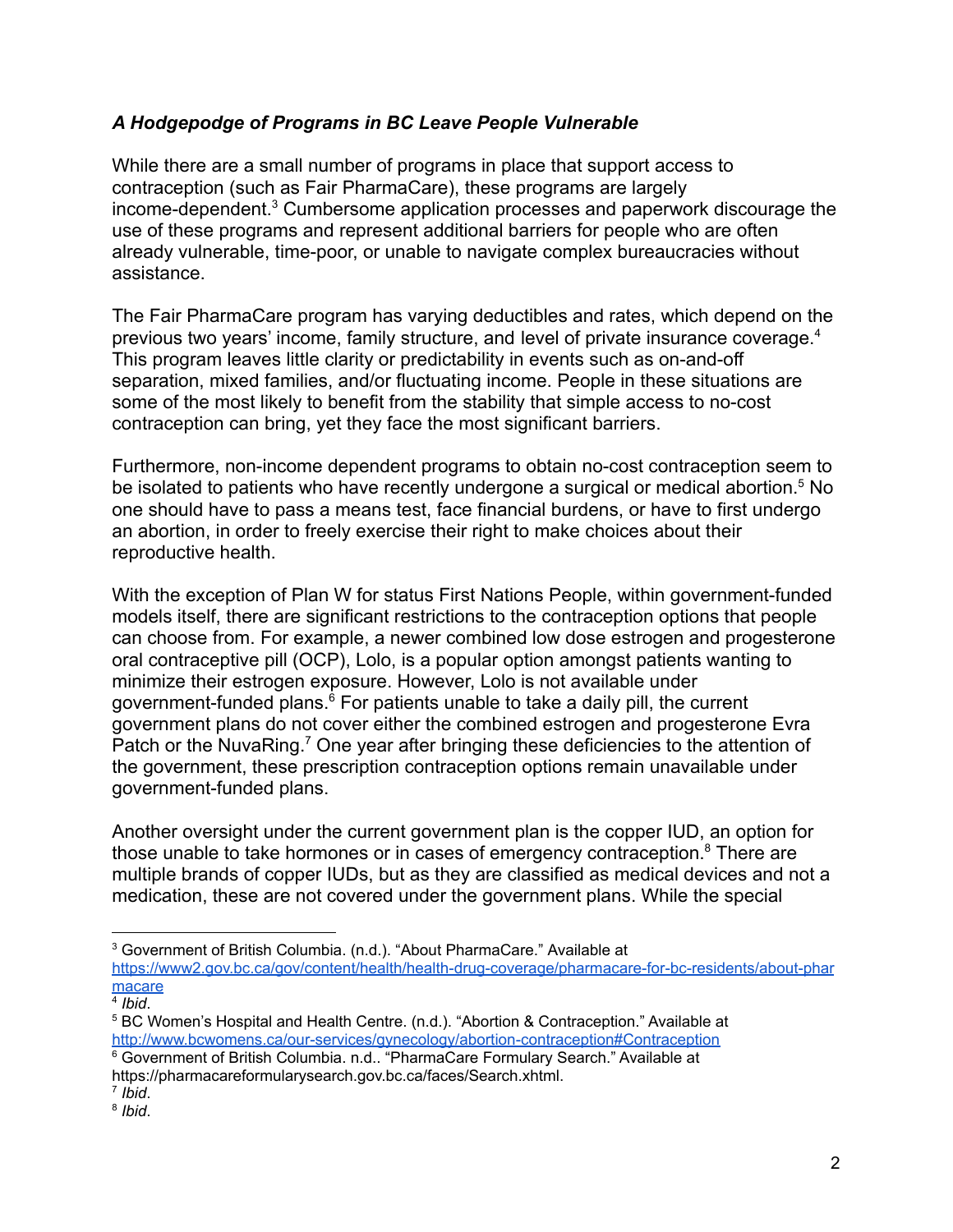approval process is available, it is cumbersome and these requests can ultimately be denied. These deficiencies have been noted by physicians in practice as hindering patient care.

Furthermore, Health Canada approval of the etonorgestrel (Nexplanon) contraceptive implant in August 2020. However, the ability to access this medication has been limited secondary to cost. Unfortunately, it remains unavailable under government-funded plans. Nexplanon highlights the importance of not only availability of no-cost prescription contraception, but also the obligation to ensure future prescription contraceptives do not experience a delay when being adopted under government-funded plans.

High costs of contraception are a significant problem for young people. While young adults may be covered through a parent's plan up to the age of 24 (because a parent is almost always the primary subscriber for health insurance), they are often forced to give up their privacy in order to make choices about their bodies.<sup>9</sup> This is extremely concerning with respect to contraception, given the various stigmas surrounding it, and the potential vulnerability of young people who may be forced to challenge their family's beliefs to access care. Young people should not be forced to choose between their privacy and their healthcare in order to exercise their rights.

### *COVID-19 and Access to Contraception*

The COVID-19 pandemic has exacerbated the impacts of barriers to contraception for people who can get pregnant, and thus, increased the need for no-cost prescription contraception in BC. Nearly half a million Canadian women who lost their jobs as a result of the pandemic, had not returned to work as of January 2021.<sup>10</sup> As the pandemic has caused sweeping layoffs or cuts to hours, it has squeezed personal budgets tighter than before. This, coupled with the already patchwork coverage in our healthcare system, means that patients will continue to fall through the cracks.

In addition to the magnified barrier of cost during the pandemic, family and gender-based violence has increased.<sup>11</sup> Reproductive coercion is among the forms of gender-based violence that have intensified as a consequence of public health restrictions and the new norm of working from home. Public health orders have left

https://www2.gov.bc.ca/gov/content/health/health-drug-coverage/pharmacare-for-bc-residents/about-p Harmacare; and see for example Bessett *et al*. (2014). "Barriers to contraceptive

<sup>&</sup>lt;sup>9</sup> Government of British Columbia. (n.d.). "About PharmaCare." Available at

access after health care reform: Experiences of young adults in Massachusetts." *Women's Health Issues*, *25*(2), 91-96.

<sup>&</sup>lt;sup>10</sup> Royal Bank of Canada. (2021). "COVID further Clouded the outlook for Canadian women at risk of disruption." Available at

[https://thoughtleadership.rbc.com/covid-further-clouded-the-outlook-for-canadian-women-at-risk-of-disrupt](https://thoughtleadership.rbc.com/covid-further-clouded-the-outlook-for-canadian-women-at-risk-of-disruption/?utm_medium=referral&utm_source=media&utm_campaign=special+report) [ion/?utm\\_medium=referral&utm\\_source=media&utm\\_campaign=special+report](https://thoughtleadership.rbc.com/covid-further-clouded-the-outlook-for-canadian-women-at-risk-of-disruption/?utm_medium=referral&utm_source=media&utm_campaign=special+report)

 $11$  UN Women. (n.d.). "The shadow pandemic: Violence against women during Covid-19." Available at [https://www.unwomen.org/en/news/in-focus/in-focus-gender-equality-in-covid-19-response/violence-again](https://www.unwomen.org/en/news/in-focus/in-focus-gender-equality-in-covid-19-response/violence-against-women-during-covid-19) [st-women-during-covid-19](https://www.unwomen.org/en/news/in-focus/in-focus-gender-equality-in-covid-19-response/violence-against-women-during-covid-19)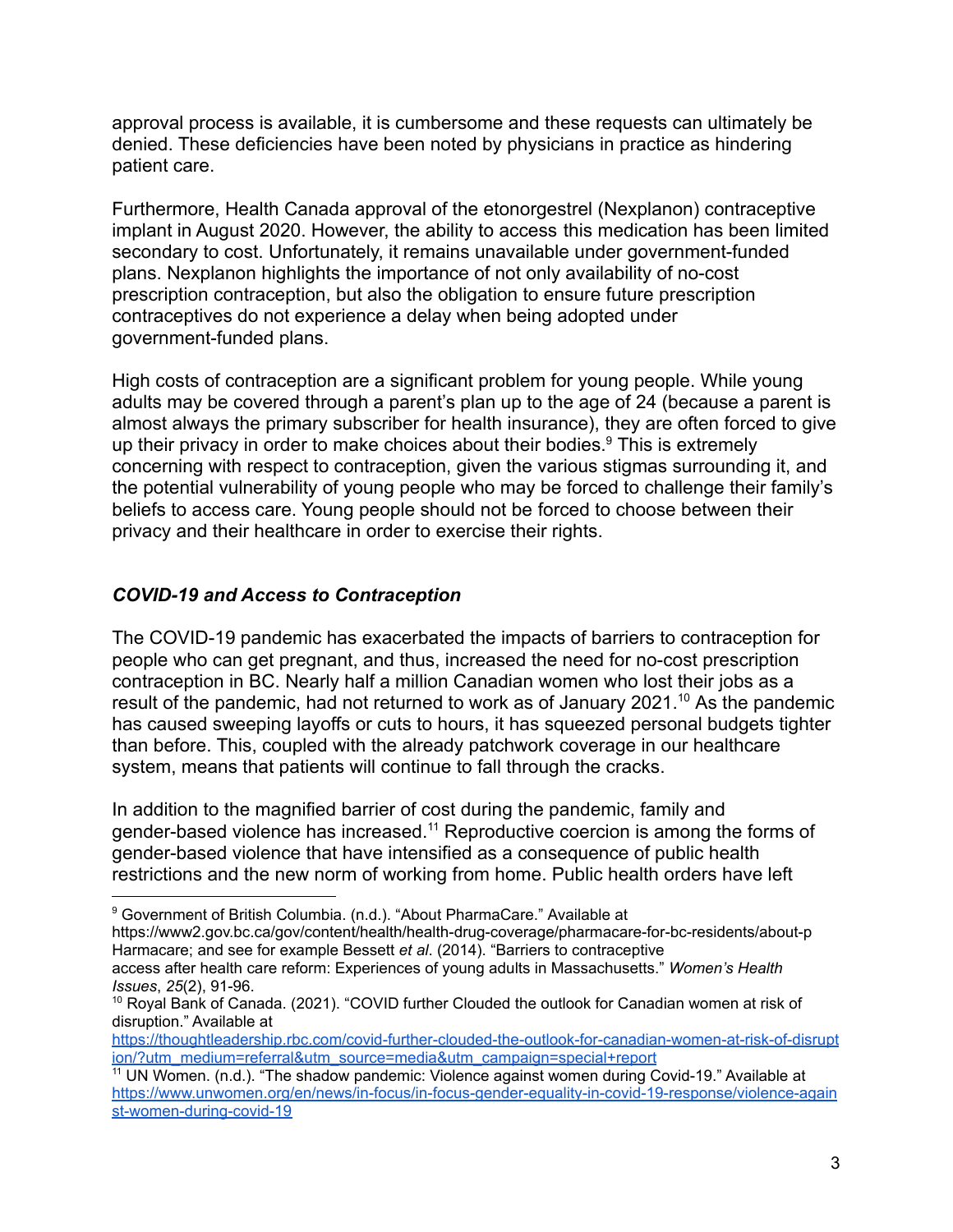people who can get pregnant restricted to a space with their abuser, with limited places to go.

For people in relationships where their prescription coverage is dependent on a partner, accessing contraception can put their safety at risk. As many as one in four women accessing sexual and reproductive care have reported not being able to freely make reproductive choices,<sup>12</sup> and reproductive coercion is now well-recognized as a too-common form of gender-based violence that is frequently used by abusers against their intimate partners. Providing safe and free access to contraception gives people in abusive relationships one more tool they can use to keep themselves safe.

# *Cost Savings from Universal No-Cost Prescription Contraception*

From a budget standpoint, programs that offer free prescription contraception have consistently proven to be revenue positive. This is because the cost of providing free prescription contraception is considerably lower than the costs associated with unintended pregnancy. Options for Sexual Health estimated that every \$1 spent on contraceptive support can save as much as \$90 in public expenditure on social supports.<sup>13</sup> Their 2010 study estimated that the BC government would save up to \$95 million annually if it implemented a program of universal access to prescription contraception.<sup>14</sup>

A 2015 study in the Canadian Medical Association Journal estimated that the cost of a national program offering people no-cost prescription contraception would cost \$157 million, but result in \$320 million in savings from direct medical costs alone. In this way, a national program would save as much as \$163 million in direct medical costs - this study did not account for savings in other areas of social spending.<sup>15</sup> Given its particular relevance to BC, we have attached the full 2010 Options for Sexual Health report with this letter. It provides a comprehensive analysis of the benefits of such a policy in BC.

# *Gender Equity*

Lastly, access to prescription contraception is a gender equality issue. Reproductive options targeted towards men and people with penises are easily accessible, low-cost, and often free. External condoms are available at every pharmacy and distributed for free in many community centres, health clinics, and schools. Vasectomy costs are

<sup>&</sup>lt;sup>12</sup> Rowlands S, & Walker S. (2019). "Reproductive control by others: means, perpetrators and effects." *BMJ Sexual & Reproductive Health*, *45*, 61-67.

<sup>&</sup>lt;sup>13</sup> Options for Sexual Health. (2010). "Universal access to publicly funded contraception in British Columbia." Available at [https://www.accessbc.org/osh-2010-study,](https://www.accessbc.org/osh-2010-study) p.5.

<sup>14</sup> *Ibid.*

<sup>&</sup>lt;sup>15</sup> Morgan SG, Law M, Daw JR, Abraham L, & Martin D. (20150. "Estimated cost of universal public coverage of prescription drugs in Canada." *CMAJ*, *187*(7):491–7; and see Black A.Y., *et al*.(2015). "The cost of unintended pregnancies in Canada: Estimating direct cost, role of

imperfect adherence, and the potential impact of increased use of long-acting reversible contraceptives." Journal of Obstetrics and Gynaecology Canada, *37*(12):1086–97.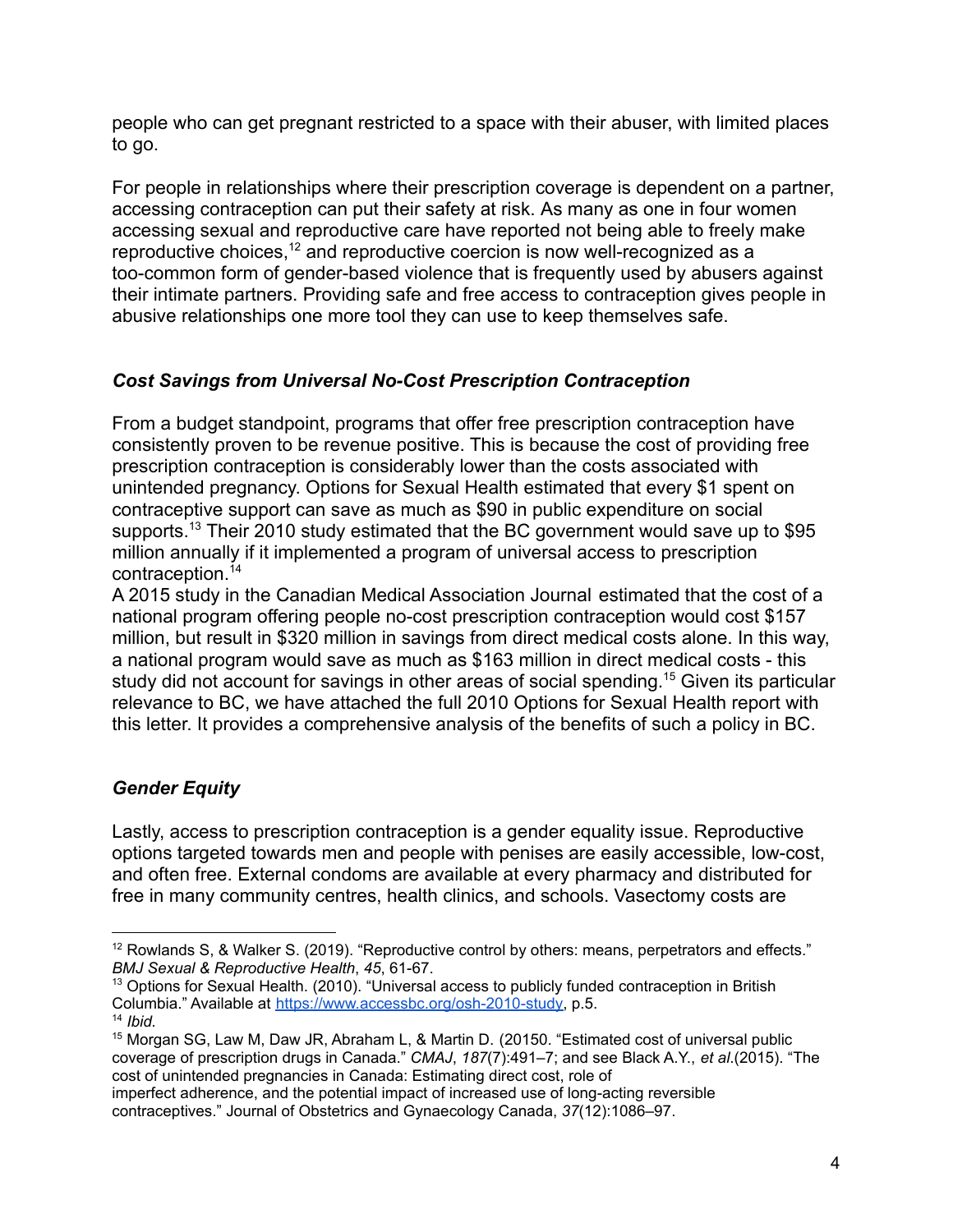covered by BC's provincial health plan. Contraception targeting women and people with uteruses is much more expensive and complicated, too often putting it out of reach.

Many of the aforementioned costs fall disproportionately on people who can get pregnant. When we talk about these costs, we are not only talking about the direct cost of purchasing prescription contraception itself, but also a host of other indirect costs. For example, a person seeking prescription contraception needs to take time off work or school for a doctor's appointment, and also need to cover travel costs and time to attend appointments. Childcare may be needed while a person is attending a medical appointment for either a prescription, consultation, or insertion. All of these costs in both money and time add up, and fall disproportionately on people who can get pregnant.

# *Conclusion*

To summarize, offering no-cost prescription contraception to all British Columbians is:

- Good social policy: removing all barriers to accessing contraception is a powerful affirmation of gender equality, and specifically of the right of all people to determine for themselves when and whether to become pregnant and bear children, a right supported in both federal and provincial arenas;
- Good health policy: universal access to prescription contraception will improve health outcomes for parents and infants by reducing the risks associated with unintended pregnancy, particularly among adolescents, and will maximize the health benefits and outcomes of preparing for planned pregnancy. Moreover, not all prescription contraception is prescribed in order to prevent pregnancy, meaning this policy will also promote other related health benefits.
- Good economic policy: the investment required to provide universal access to prescription contraceptives will yield significant returns in reduced public expenditures.
- Good education policy: the availability of publicly-funded contraception will have a significant impact on normalizing the conversation about sexual and reproductive health and rights, and on increasing the likelihood that school sexual health curricula include comprehensive, factual and non-judgmental information on contraceptive use.

It is for these reasons, and others, that the Canadian Medical Association (2012), the Society of Obstetricians and Gynaecologists of Canada (2015), and the Canadian Paediatric Society (2019) have all called for universal access to contraceptives. It is also why 29 BC municipalities and districts, including Vancouver (March 2020), Burnaby (February 2020), and Victoria (January 2020) have all passed motions endorsing universal access to prescription contraception,<sup>16</sup> and why an overwhelming majority of

 $16$  For a full list of municipal and district endorsements, see AccessBC. (n.d.). "Municipal endorsements." Available at <https://www.accessbc.org/municipal-endorsements>